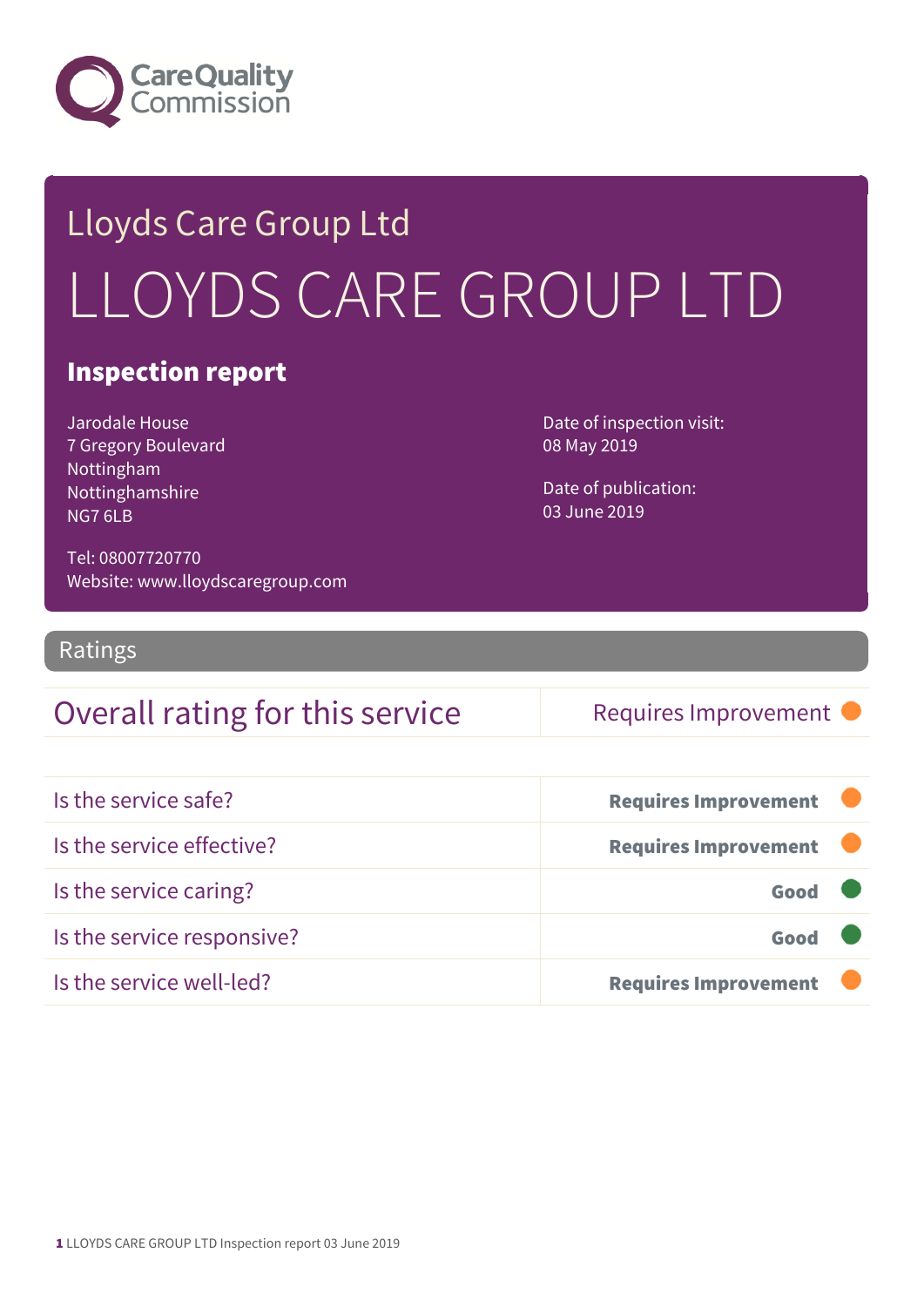### Summary of findings

#### Overall summary

#### About the service:

LLOYDS CARE GROUP LTD. is a domiciliary care agency. It provides personal care to people living in their own houses or flats. At the time of the inspection there were 18 people using the service.

#### People's experience of using this service:

At the last inspection on 5 September 2018 we asked the provider to take action to make improvements in a number of areas. These included; the assessment of people's capacity to make informed decisions, the assessment and mitigation of risk, the recruitment, training and ongoing support of staff and effective oversight and governance of the service. We found some improvements had been made, however further improvements needed to be made.

People told us they felt safe, however improvements were needed. People in some instances had experienced missed or late calls. The registered manager had spoken with staff about the importance of timeliness and good communication. The registered manager was in the process of recruiting additional staff. We found improvements were needed to recruitment practices to ensure references were sought from the most appropriate person. People were kept safe by staff who understood how to safeguard people from abuse and the actions they needed to take to protect people from the risk of harm. There were appropriate infection control practices in place. People were supported to take their medicines safely.

Staff were provided with induction, however improvements to ensure staff had sufficient time to understand the information was needed. Training was provided; however, a majority of training was through e-learning, which the registered manager had identified was not staff's preferred method of gaining knowledge. People were supported to have sufficient amounts to eat and drink. Staff supported people to maintain their health and well-being. People were supported to have maximum choice and control of their lives and staff supported them in the least restrictive way possible.

People were consistent in their praise of staff for the support they provided. People spoke of the kind and caring approach of staff. Some people told us staff had time to talk with them. People's privacy and dignity was promoted.

People were involved in the assessment and care planning process to ensure the services offered were appropriate for them. People were supported to express their wishes and preferences regarding their care and staff were provided with information, within people's care plans, which enabled them to provide personalised care. People were confident to raise concerns and complaints, to which people received a verbal response.

The provider did not have a system in place to monitor the quality of the service to ensure people received good quality care. The registered manager had plans to expand the service and improve staff training. However, there were no plans produced by the registered person which identified how this would be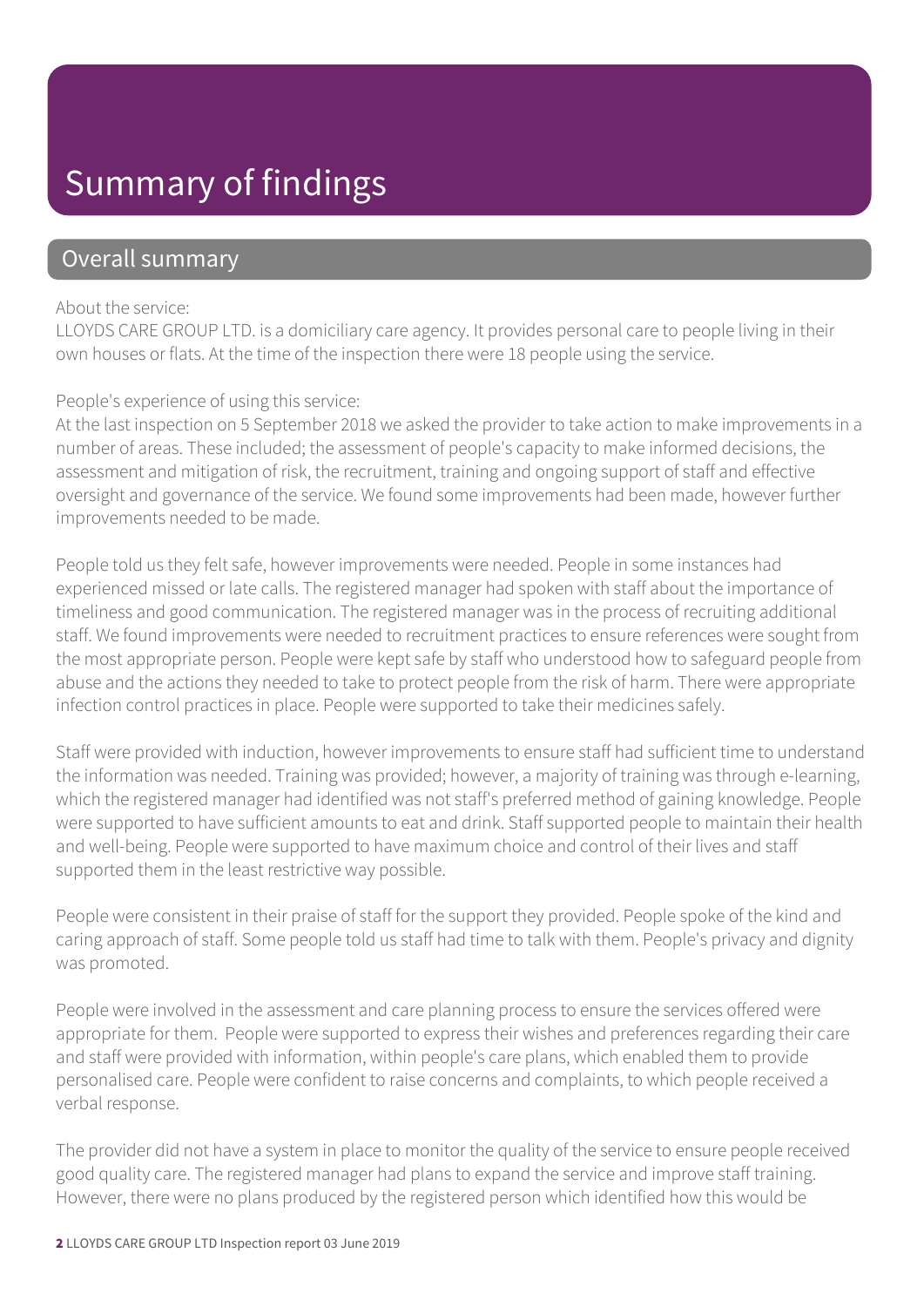achieved, the resources available or how any improvements would be monitored. Opportunities for people to comment upon the quality of the service were limited. People's views were sought by telephone, however there was no evidence to support how comments were collated or used to drive improvement. People and staff were positive about the approachability and support provided by the registered manager.

Rating at last inspection:

Requires improvement. The last report for LLOYDS CARE GROUP LTD., was published on 1 November 2018.

Why we inspected:

This was a planned comprehensive inspection based on the rating from the previous inspection.

Follow up:

We will meet with the Provider. We will return to re-inspect in line with our inspection timescales for Requires Improvement services.

For more details, please see the full report which is on the CQC website at www.cqc.org.uk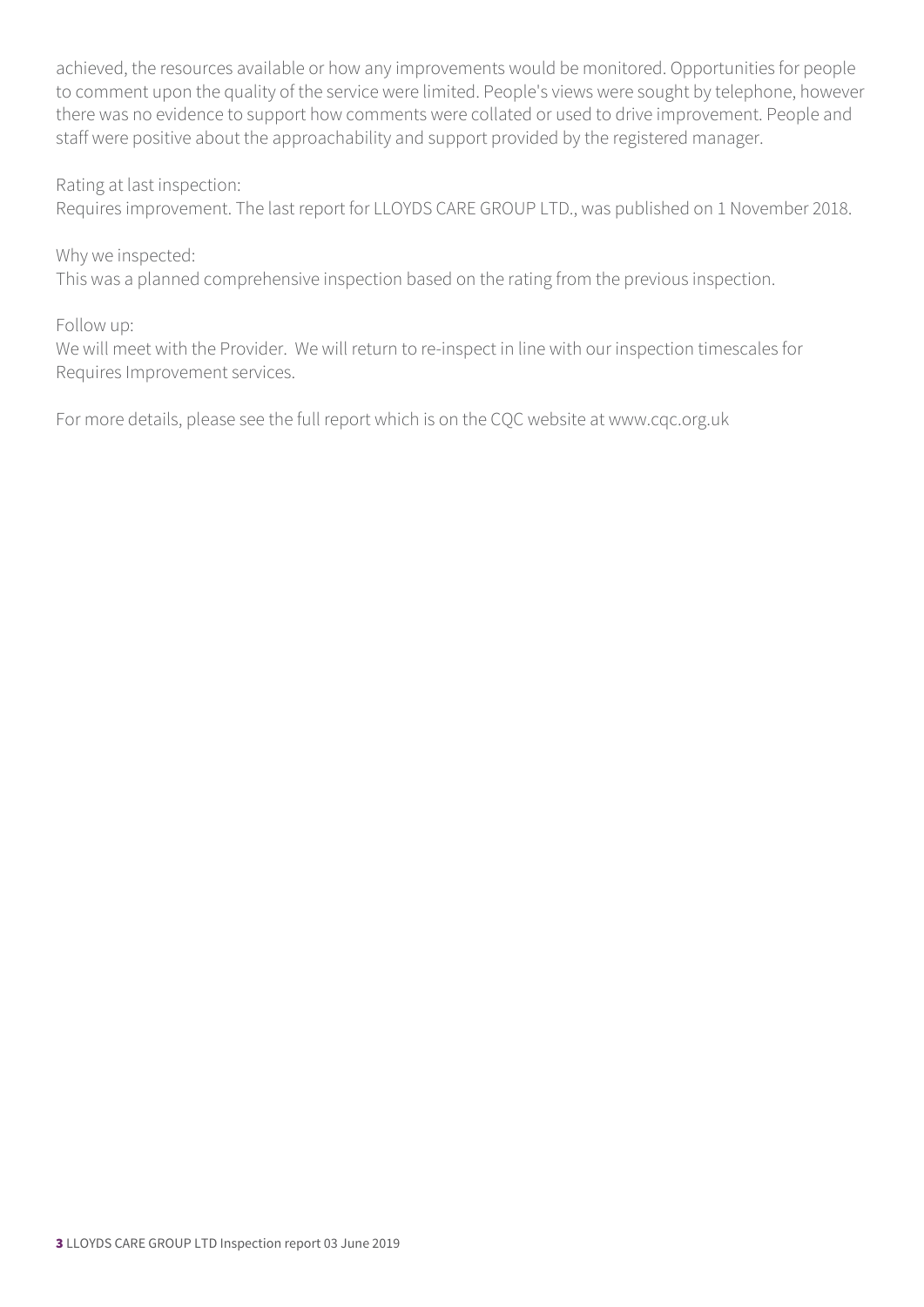### The five questions we ask about services and what we found

We always ask the following five questions of services.

| Is the service safe?                          | <b>Requires Improvement</b> |
|-----------------------------------------------|-----------------------------|
| The service was not always safe.              |                             |
| Details are in our Safe findings below.       |                             |
| Is the service effective?                     | <b>Requires Improvement</b> |
| The service was not always effective.         |                             |
| Details are in our Effective findings below.  |                             |
| Is the service caring?                        | Good                        |
| The service was caring.                       |                             |
| Details are in our Caring findings below.     |                             |
| Is the service responsive?                    | Good                        |
| The service was responsive.                   |                             |
| Details are in our Responsive findings below. |                             |
| Is the service well-led?                      | <b>Requires Improvement</b> |
| The service was not always well-led.          |                             |
| Details are in our Well-Led findings below.   |                             |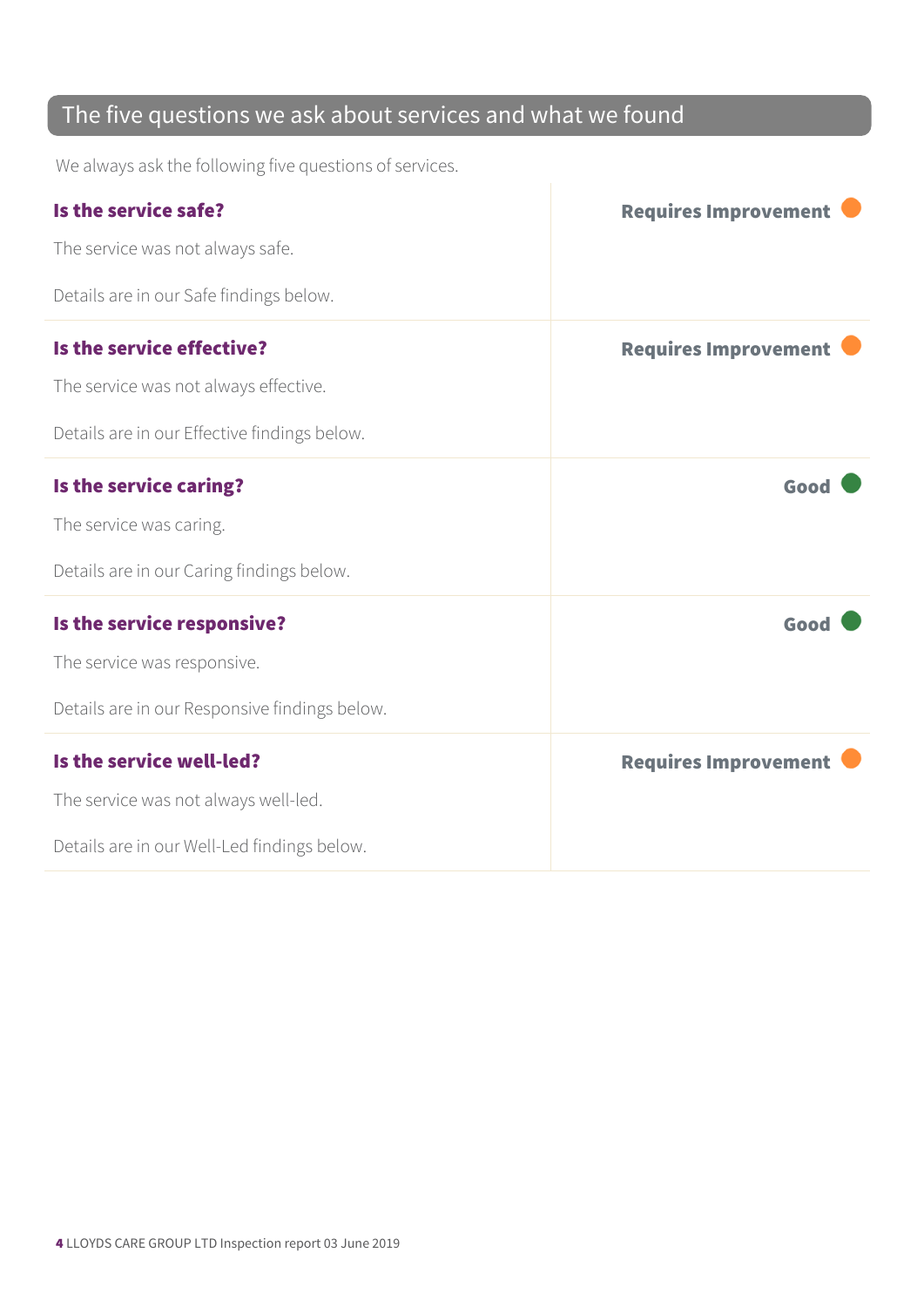

# LLOYDS CARE GROUP LTD

#### Detailed findings

### Background to this inspection

#### The inspection:

We carried out this inspection under Section 60 of the Health and Social Care Act 2008 (the Act) as part of our regulatory functions. This inspection was planned to check whether the provider was meeting the legal requirements and regulations associated with the Act, to look at the overall quality of the service, and to provide a rating for the service under the Care Act 2014.

#### Inspection team:

The inspection was carried out by two inspectors.

#### Service and service type:

LLOYDS CARE GROUP LTD. is a domiciliary care service providing support and personal care to people in their own homes.

The service had a manager registered with the Care Quality Commission. This means that they and the provider are legally responsible for how the service is run and for the quality and safety of the care provided.

#### Notice of inspection:

We gave the service two working days' notice of the inspection site visit, to provide the opportunity for the provider to contact people who use the service to gain their consent for us to contact them by telephone. This was to enable us to seek their views about the service they receive.

The Inspection site visit activity took place on 8 May 2019. We visited the office location to see the registered manager and office staff; and to review records.

#### What we did:

Before the inspection, we did not ask the provider to complete a Provider Information Return (PIR). This is a form that asks the provider to give some key information about the service, what the service does well and improvements they plan to make. However, the provider was given the opportunity to tell us all about the service and we took this into account when we made judgements in this report.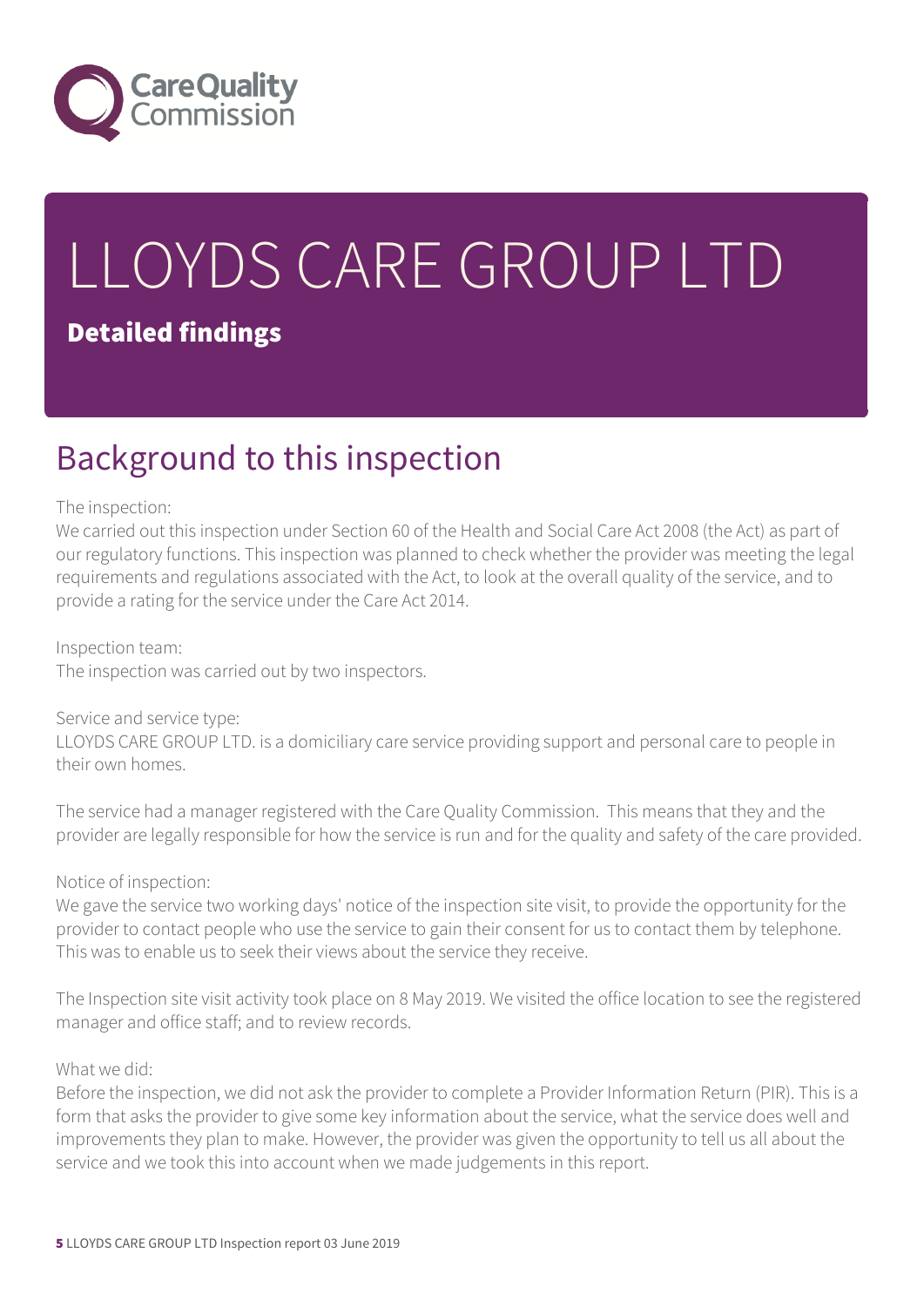Our planning took into account information we held about the service. This included information about incidents the provider must notify us about, such as abuse; and we looked at issues raised in complaints and how the service responded to them.

We spoke with two people who used the service and four family members by telephone on 8 May 2019.

We spoke with four staff who were employed to provide personal care and support to people by telephone on 8 May 2019.

We spoke with the registered manager and the co-ordinator when we undertook the site visit.

We looked at the care plans and records of three people. We looked at two staff records, which included their recruitment, induction, on-going monitoring and training. We looked at the minutes of staff meetings and records related to the quality monitoring of the service, which included complaint investigations carried out by the registered manager.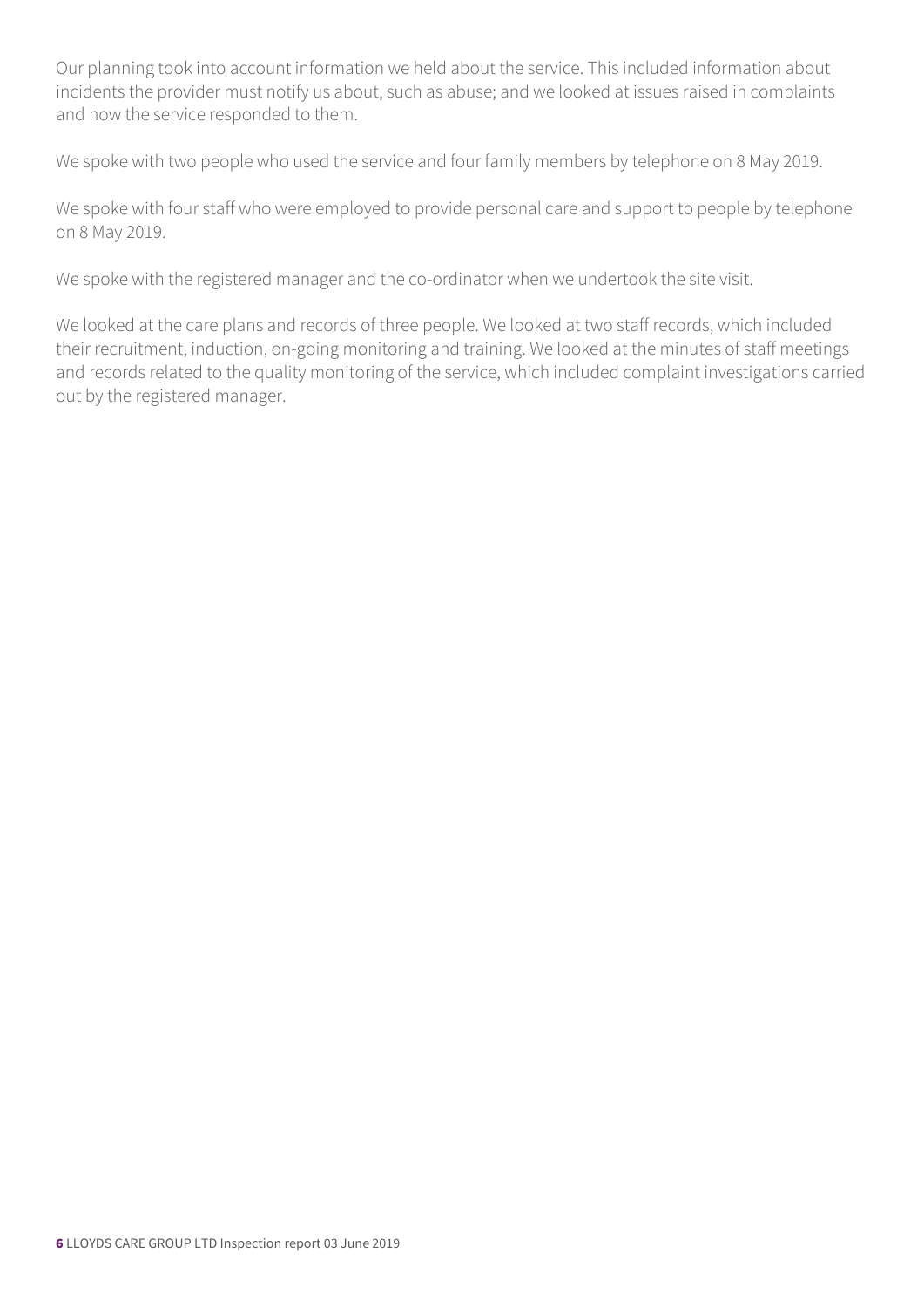### Is the service safe?

### Our findings

Safe – this means we looked for evidence that people were protected from abuse and avoidable harm

Some aspects of the service were not always safe and there was limited assurance about safety. There was an increased risk that people could be harmed. Regulations may or may not have been met.

At our previous inspection of 05 September 2018, we found the registered person had not ensured or promoted people's safety as potential risks were not appropriately assessed or reviewed. Measures put into place to mitigate risk were not sufficiently documented. This was a breach of Regulation 12 of the Health and Social Care Act 2008 (Regulated Activities) Regulations. We found improvements had been made. However, we found there were opportunities for further improvements to be made.

Assessing risk, safety monitoring and management:

- People told us they felt safe using the service because staff were confident, efficient and friendly. One person told us, "They [staff] appear confident and get on with the job, I am happy with them." A second person said, "They [staff] are all very efficient, I can't fault them really."
- Staffs role in promoting people's safety was recorded in their care plans. For example, ensuring people's homes were secure when staff left their home. People told us staff in some instances entered their property by using the key kept within the key safe and that staff secured their home and returned they key to the safe when they left.
- Risk assessments were in place to protect people from potential harm associated with their care and support, however we spoke with the registered manager about including additional information to identify the level of risk. They told us they would make improvements.
- Risks people faced had been identified, assessed and measures put in place to reduce the risk where possible, for example the use of equipment such as a hoist. Staff demonstrated a good understanding of the measures they needed to take to keep people safe, which included them telling us how they used a hoist safely.
- People's records provided clear guidance for staff as to how equipment was to be used safely, staff spoken with referred to the information they followed within people's care plans.

Staffing and recruitment; Learning lessons when things go wrong:

● Staff recruitment processes were in place which helped to ensure staff were suitable to provide care and support. These included checks of identification and criminal record checks through the Disclosure and Barring Service (DBS). However, we found improvements were needed as potential staff had not always completed their application form fully when providing information about referee contact details. References we looked had been obtained via the telephone and did not consistently record the name of the person spoken with or their role, therefore the registered manager could not be confident that the information had been provided by the appropriate person. The registered manager said they would ensure improvements were made.

● Where outcomes of DBS checks included information of concern, the registered manager assessed any potential risk and ensured staff were suitable to work.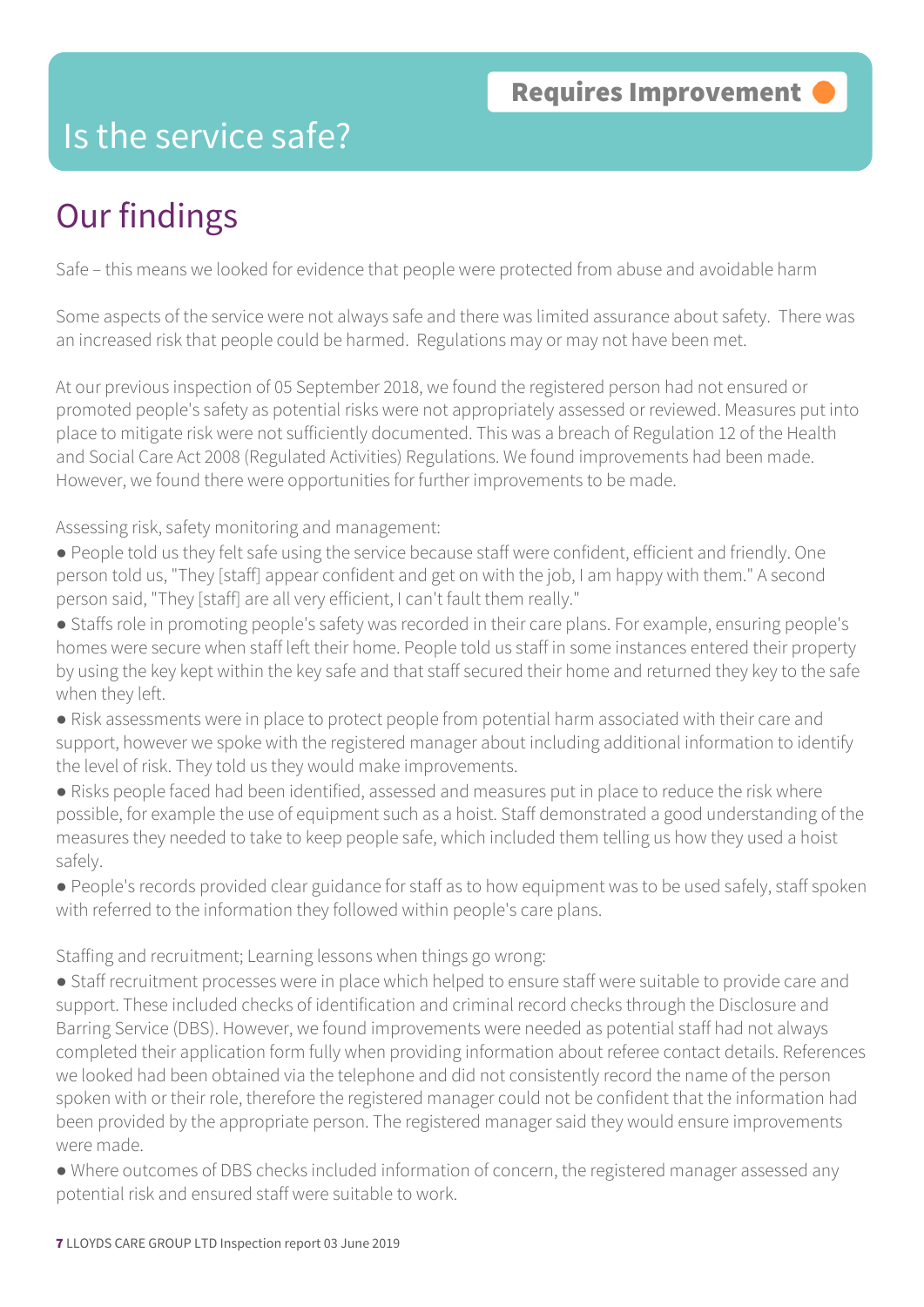● Some people and their family members told us staff arrived on time. One person said, "Staff mostly arrive within the 15 minute window, I always get a call if they are going to be late." A second person said, "Staff pretty much arrive within 10 minutes, traffic permitting." Whilst other people told us staff were sometimes early or late.

● People told us they were not always informed when staff were going to be late. One person said, "If they are going to be very late I would get a call." A second person said, "No calls made."

● The registered manager through listening to concerns and complaints about the timeliness of calls had reminded staff to contact people directly or staff based in the office to ensure people were kept informed when staff were running late.

● Records showed two people had reported missed calls which had been dealt with by the registered manager in line with the providers complaints procedure. People we spoke with told us they had not experienced any missed calls.

● The registered manager was in the process of recruiting additional staff in response to people's concerns with regards to the timeliness of calls to provide care.

● Staff rotas were planned, and staff told us they received a copy of the rota in advance and any changes to the rota were communicated to staff.

● People told us staff wore an identification badge, which meant they knew who staff were and that they were employed by the service.

Systems and processes to safeguard people from the risk of abuse:

● Staff demonstrated a good understanding of the indications of abuse and were clear on how to report concerns under safeguarding or whistleblowing procedures. This included reporting concerns to external agencies such as the local authority safeguarding team and the Care Quality Commission (CQC).

● The registered manager understood their responsibilities in relation to safeguarding, how to report and investigate concerns, and how to protect people from potential discrimination. They had made appropriate referrals to agencies and CQC where there had been potential safeguarding concerns.

Using medicines safely:

● People received their medicines safely and as prescribed where the required support, which was confirmed by people and family members we spoke with.

● People's care plans included details of the support they needed to take their medicines, which included any preferences as to how people took their medicine.

● Staff had received training in how to manage and administer medicines. Staff were knowledgeable about the procedure for supporting people with their medicine, which included signing the MAR sheet (medication administration record).

Preventing and controlling infection:

●People's care plans advised staff on actions they needed to take to protect people from the risk of infection. For example, the correct procedures for the disposal of waste and the use of PPE (personal protective equipment) such as gloves and aprons.

● People we spoke with told us staff wore a uniform and used gloves and aprons when providing personal care.

● The registered manager emphasised the importance of infection control with staff as it was a topic discussed at staff meetings.

• Staff undertook or helped people with their laundry and cleaning of their homes where support was needed.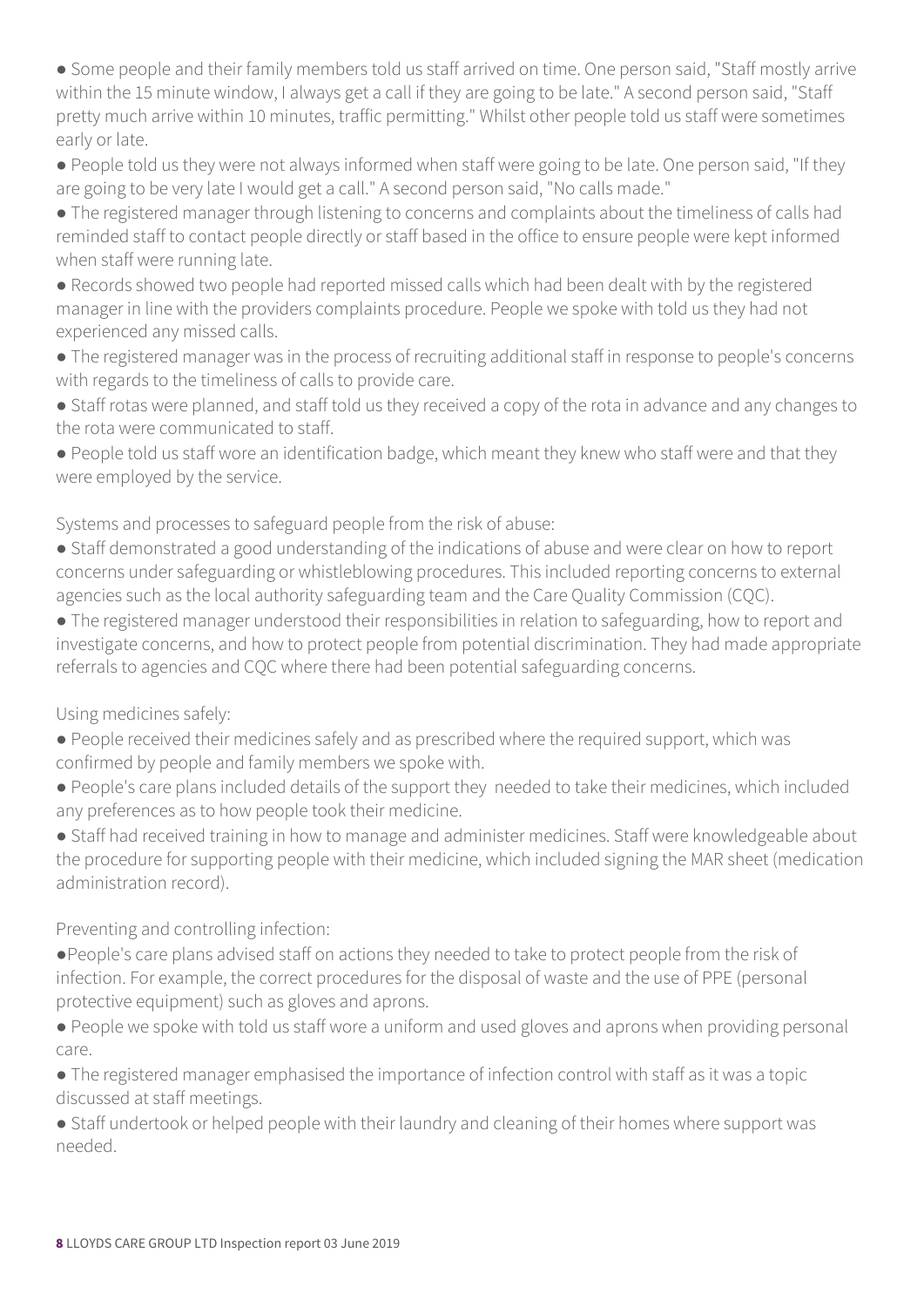### Is the service effective?

### Our findings

Effective – this means we looked for evidence that people's care, treatment and support achieved good outcomes and promoted a good quality of life, based on best available evidence

The effectiveness of people's care, treatment and support did not always achieve good outcomes or was inconsistent. Regulations may or may not have been met.

At our previous inspection of 05 September 2018, we found the registered person had not ensured staff were suitable trained or supported to carry out their role. This was a breach of Regulation 18 of the Health and Social Care Act 2008 (Regulated Activities) Regulations. We found improvements had been made. However, we found there were opportunities for further improvements to be made.

Staff support: induction, training, skills and experience:

- People and their family members gave mixed views about staff's experience and knowledge in providing their care. Some people told us they had confidence in staff's knowledge and experience, whilst others said some staff lacked experience.
- A system of induction was in place for newly recruited staff, however we found a significant volume of information was covered on one day. The registered manager acknowledged that staff did not always have sufficient time to process the information and that changes were needed to improve the induction process.
- The system for staff supervision and support was not consistently applied. Staff told us they were supported by the registered manager, through one to one meetings and spot checks, where their work practices were observed. However, the frequency of these varied when speaking with staff. The registered manager informed us the frequency of staff supervision was based on individual need, with consideration to staff's experience.
- Records showed staff undertook training in topics to promote people, health, safety and welfare, which included the safe handling and moving of people, medicine management, falls prevention and food hygiene. A majority of training was on-line. The registered manager told us they looked to increase face to face training and long distances courses to further develop staff's knowledge.
- Staff told us they worked alongside experienced staff as part of their induction. However, we found no documentary evidence to support this or record to demonstrate staff's competency had been assessed.
- A majority of staff had completed the Care Certificate. The Care Certificate covers an identified set of standards which health and social care workers are expected to implement to enable them to provide safe and effective care.

At our previous inspection of 05 September 2018, we found the registered person had not taken into account the Mental Capacity Act 2005 when assessing people's needs and their ability to consent to their care. This was a breach of Regulation 11 of the Health and Social Care Act 2008 (Regulated Activities) Regulations. We found improvements had been made.

Ensuring consent to care and treatment in line with law and guidance: The Mental Capacity Act 2005 (MCA) provides a legal framework for making decisions on behalf of people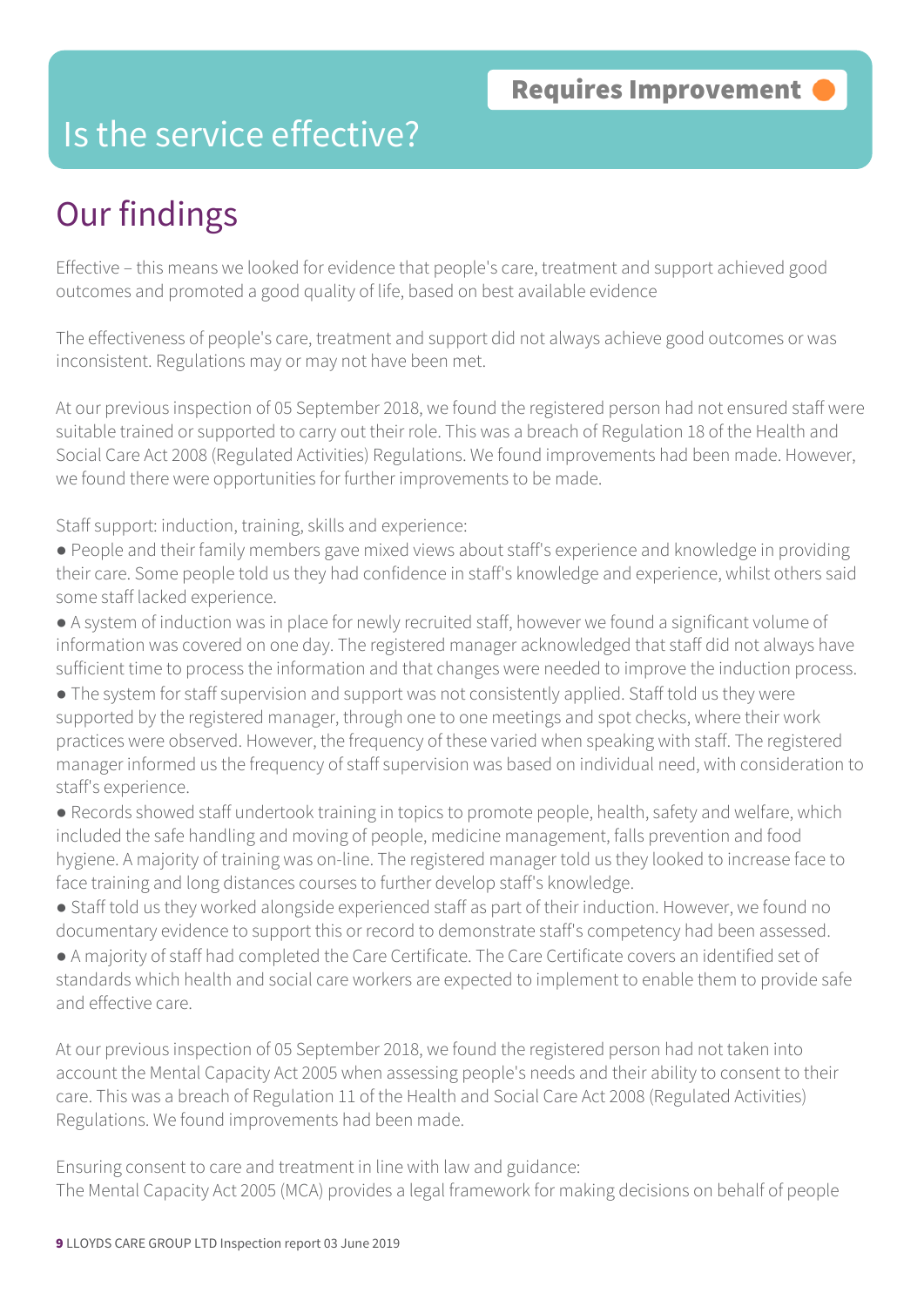who may lack the mental capacity to do so for themselves. The Act requires that, as far as possible, people make their own decisions and are helped to do so when needed. When they lack mental capacity to take decisions, any made on their behalf must be in their best interests and as least restrictive as possible. People can only be deprived of their liberty to receive care and treatment with appropriate legal authority, through the Court of Protection.

● People told us staff always gained their consent prior to any care being provided. One person said, "They [staff] ask me what I want done, they know the procedure I need."

● Staff were knowledgeable that people's permission should always be sought prior to providing care.

● Mental capacity assessments had been undertaken which showed people using the service had capacity to make informed decisions. Records indicated if people had Power of Attorney arrangements or Court of Protection Orders in place.

● People's care plans emphasised their involvement in decisions about their care and the need for staff to always consult with them to ensure people's rights were promoted.

Assessing people's needs and choices; delivering care in line with standards, guidance and the law:

● People's needs were assessed by commissioners and the assessments were sent to providers via e-mail. The registered manager upon reading the information contacted the relevant commissioner to inform them as to whether they could meet the person's needs.

Supporting people to eat and drink enough to maintain a balanced diet:

- Care plans included any support needed to ensure people had enough to eat and drink, which included ensuring staff left drinks and snacks within people's reach. Where staff were responsible for preparing meals, guidance was provided. For example, taking a frozen meal out of the freezer in the morning ready for the evening meal. In some instances, people had meals delivered and this was recorded within their records.
- Staff recorded people's dietary intake where appropriate, which included where people has expressed preferences for what they wanted to eat or drink.
- A majority of people we spoke with told us relatives in the main provided their meals, however they confirmed staff did organise snacks and drinks.

Staff working with other agencies to provide consistent, effective, timely care: Supporting people to live healthier lives, access healthcare services and support:

● Staff, where necessary had contacted emergency services on behalf of people. For example, a member of staff told us they had telephoned for an ambulance when they visited a person's home and found them on the floor as a result of fall.

● People's records included information as to their health care needs, which included contact details of relevant health care professionals, such as doctors and district nurses. Staff had recorded within people's notes where they had contacted health care professionals or family members when they had concerns for a person's health.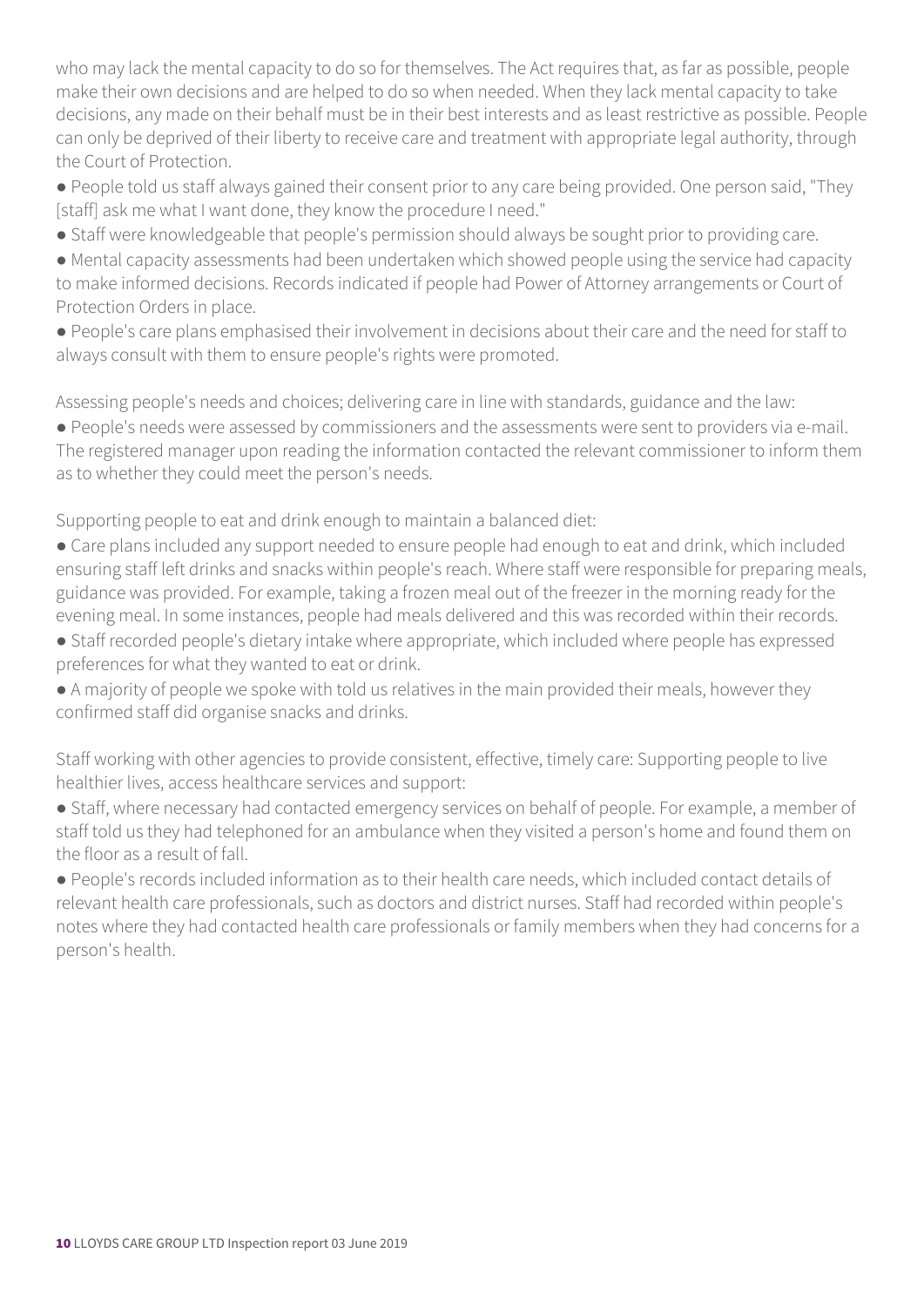### Is the service caring?

### Our findings

Caring – this means we looked for evidence that the service involved people and treated them with compassion, kindness, dignity and respect

People were supported and treated with dignity and respect; and involved as partners in their care.

Ensuring people are well treated and supported; respecting equality and diversity; Supporting people to express their views and be involved in making decisions about their care:

- People spoke positively about the kindness and patience of staff. One person told us, "They [staff] are very caring, because they are gentle with me." A second person said, "Always, they make [name of staff] me smile, they are caring." A third person said, "Haven't had any problems, they [staff] are friendly and considerate."
- We asked people if staff had time to talk with them. One person said, "We chat throughout and after the care." A second person said, "An occasional chat, don't like to hold them [staff] up though." A family member told us, "I make them [staff] a drink, and it's good for me, as I am housebound too."
- People's care plans included information about people's preferences and backgrounds to support staff in developing supportive and caring relationships.
- We asked people and family members if staff were aware of their likes and dislikes. A family member told us, "Yes, there is information in the care plan, [person's name] likes to put on her make up before going downstairs." A second family member said, "It is written in the care plan, I read it so do they [staff]. They [staff] go the extra mile and take [family member] to Church on a Saturday and we fetch them back. They go to the shop for [family member] too."

Respecting and promoting people's privacy, dignity and independence:

- People told us staff maintained, their privacy and dignity. One person said, "I just want lady carers they respect that. Staff close doors when necessary." A second person said, "They [staff] close the curtains and doors if undressing."
- People's care plans included information about staff's role and responsibility to promote people's privacy and dignity and how this was to be met within people's individual circumstances.
- People told us staff understood the importance of supporting them to maintain their independence. One person said, "They [staff] leave it to me, as I am aware of my own capabilities and ask for help when I need it."
- People's care plans and records contained information about the circumstances in which people's records would be shared and with whom. People had signed these records to acknowledge their understanding.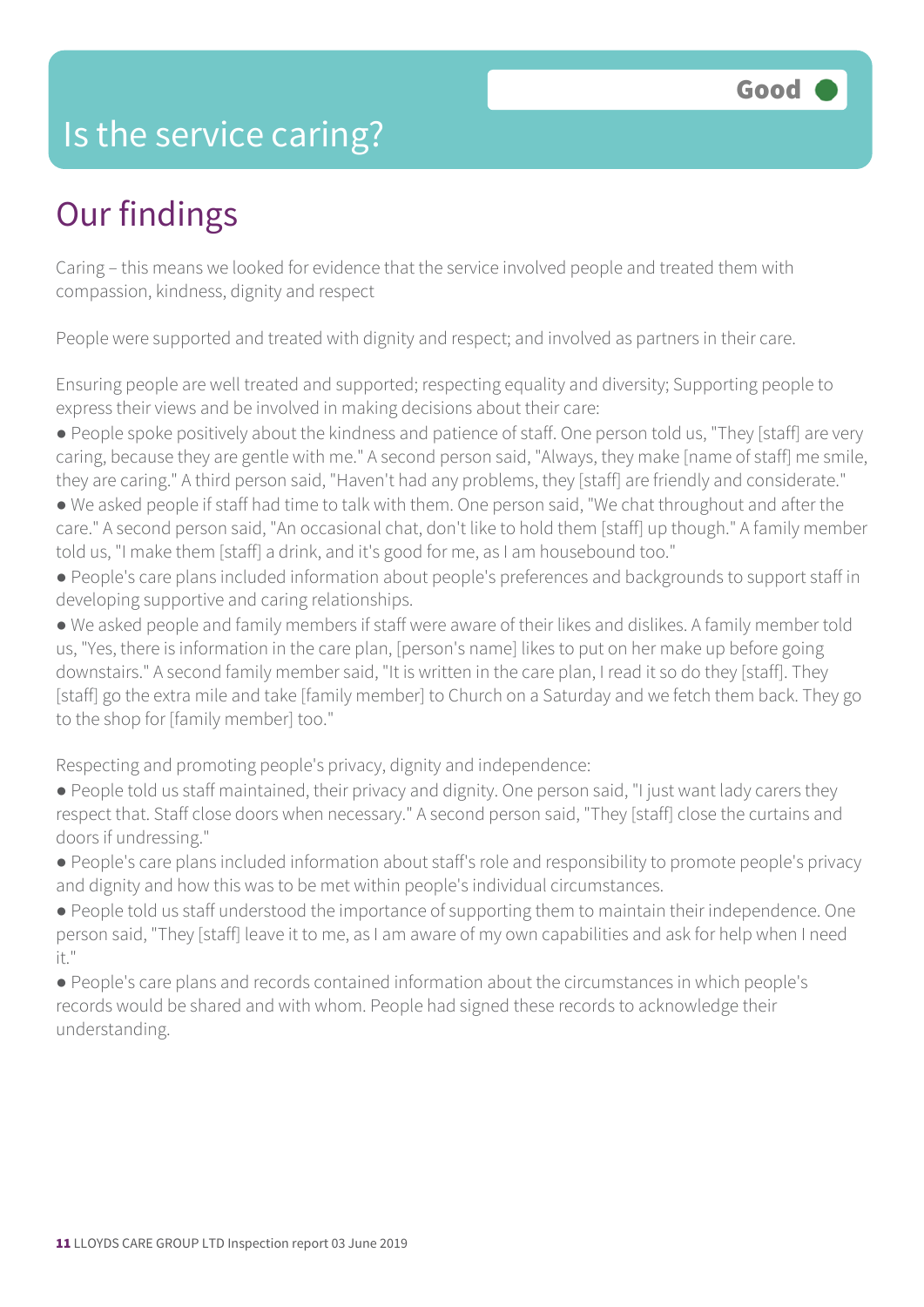### Is the service responsive?

### Our findings

Responsive – this means we looked for evidence that the service met people's needs

People's needs were met through good organisation and delivery.

Planning personalised care to meet people's needs, preferences, interests and give them choice and control; End of life care and support:

• Care plans were developed with the involvement of the person or their family member. People and family members were aware of their care plan and told us they had been included in reviews.

- People spoke of their involvement in care planning and their decisions about their care. One person said, "I was involved and signed the care plan review. We were asked what time we wanted the carers to arrive morning, noon and night."
- People's care plans were individualised to reflect their wishes and needs. For example, one person's care plan said they liked to have a cup of tea with three sugars before they got up, whilst another person's stated the sequence of their personal care routine.
- People's communication needs were identified, recorded and highlighted in care plans to enable staff to provide the appropriate care and support.
- ●The provider had policies and procedures in place to meet people's health needs and their wishes for end of life care.
- ●There was no one receiving end of life care and support at the time of our visit.

Improving care quality in response to complaints or concerns:

● People and family members confirmed they would be confident to raise a concern or make a complaint, telling us they would speak with the registered manager. One person said, "I would go direct to the manager." A second person said, "I would talk to the manager, I have no complaints at all." One person told us they had made a complaint about a missed call which had been resolved. They said, "Once when staff didn't come, all sorted now."

● The registered manager had received three complaints about late or missed calls since January 2019. The complaints had been upheld and a verbal apology was recorded as being provided to the complainants. However, there was no evidence to support the complainants had received a written outcome of the complaint investigation and an apology.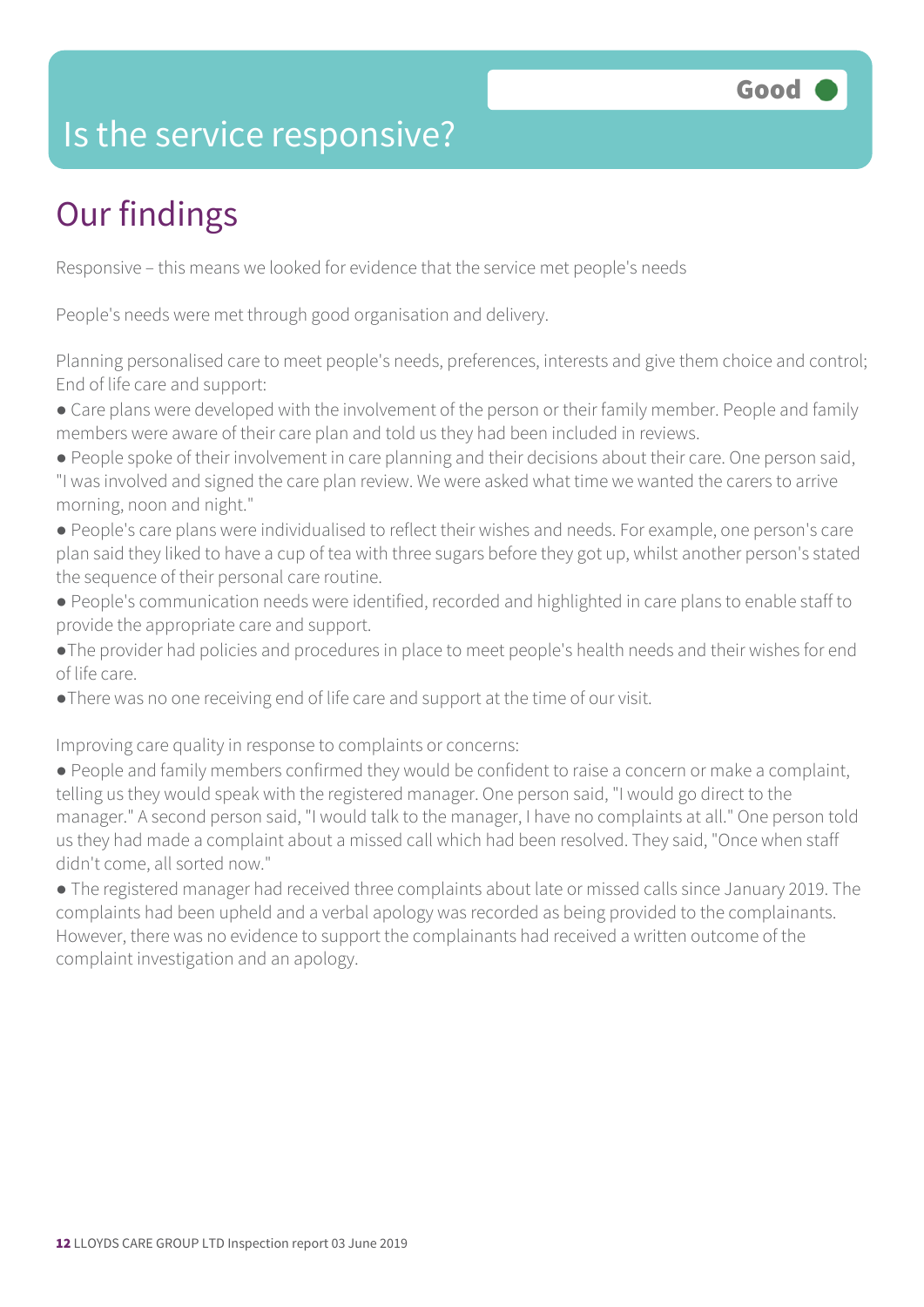### Is the service well-led?

### Our findings

Well-Led – this means we looked for evidence that service leadership, management and governance assured high-quality, person-centred care; supported learning and innovation; and promoted an open, fair culture

Service management and leadership was inconsistent. Leaders and the culture they created did not always support the delivery of high-quality, person-centred care. Some regulations may or may not have been met.

At our previous inspection of 05 September 2018, we found the registered person did not have in place systems to ensure good governance of the service. This was a breach of Regulation 17 of the Health and Social Care Act 2008 (Regulated Activities) Regulations. We issued a warning notice, setting a date of compliance of 28 November 2018. We found improvements had been made. However, we identified further areas for improvement.

Engaging and involving people using the service, the public and staff, fully considering their equality characteristics; Continuous learning and improving care; Managers and staff being clear about their roles, and understanding quality performance, risks and regulatory requirements; Planning and promoting person-centred, high-quality care and support with openness; and how the provider understands and acts on their duty of candour responsibility:

● Opportunities to develop the service were not fully utilised. For example, complaints from people had been received with regards to the reliability of the service. There were no records detailing how the provider would ensure improvements identified by the registered manager to bring about improvement would be implemented.

● The registered manager told us they regularly met with the provider to discuss the service. However, there was no evidence documenting any actions agreed upon or the resources available.

● The registered manager told us of their plans and commitment to expand the service and develop further training opportunities for staff. However, they were unable to provide any documentary evidence to support this. For example, how the identified improvements were to be achieved, the resources available, who would be responsible, or the timescale set for achievement.

● People's views about the quality of the service were sought when their care plan was reviewed, however there was no system to collate or act upon comments to drive improvement. The registered manager said they would develop surveys which they would send to people to seek their views as to the quality of the service they received.

● The provider's policies and procedures had been updated. However, procedures were not always followed. For example, recruitment practices did not ensure references were sought from the most appropriate person as recruitment records were not completed well.

● People had mixed views about the management of the service. One person said, "It could be better, they could be more organised; the staff trained and rotas more punctual." A second person said, "We've met the mangers and we all get on well." A third person said, "Reasonably well, its adequate."

● People shared with us their views as to what was positive about the service. One person said, "I find the staff very friendly and helpful." A second person said, "They [staff] have a laugh and joke with us and are very observant."